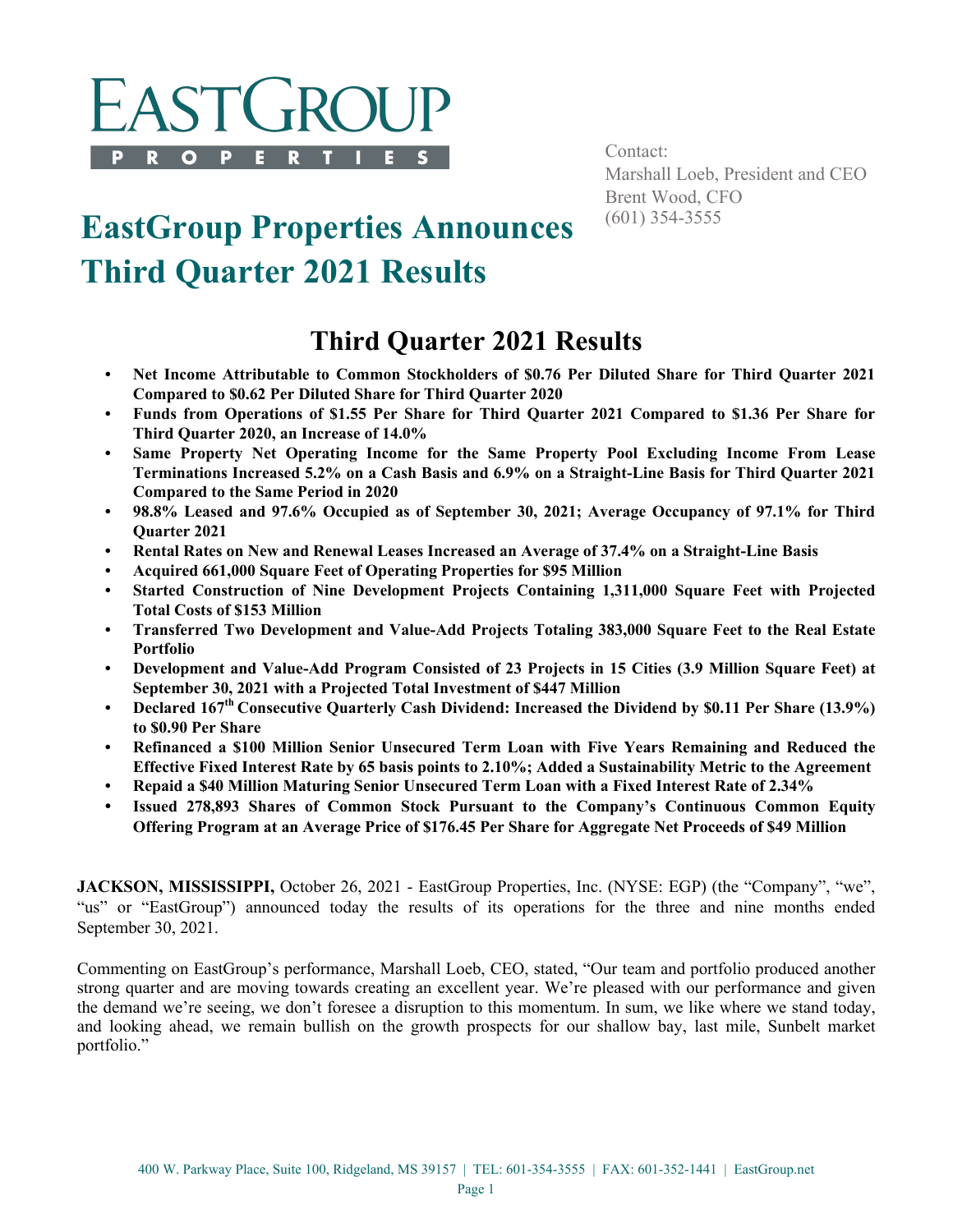#### **EARNINGS PER SHARE**

#### **Three Months Ended September 30, 2021**

On a diluted per share basis, earnings per common share ("EPS") were \$0.76 for the three months ended September 30, 2021, compared to \$0.62 for the same period of 2020. The Company's property net operating income ("PNOI") increased by \$9,296,000 (\$0.23 per share) for the three months ended September 30, 2021, as compared to the same period of 2020. Depreciation and amortization expense increased by \$3,052,000 (\$0.08 per share) during the three months ended September 30, 2021, as compared to the same period of 2020.

#### **Nine Months Ended September 30, 2021**

Diluted EPS for the nine months ended September 30, 2021 were \$2.13 compared to \$1.82 for the same period of 2020. PNOI increased by \$24,043,000 (\$0.60 per share) for the nine months ended September 30, 2021, as compared to the same period of 2020. Depreciation and amortization expense increased by \$8,252,000 (\$0.21 per share) during the nine months ended September 30, 2021, as compared to the same period of 2020.

#### **FUNDS FROM OPERATIONS AND PROPERTY NET OPERATING INCOME**

#### **Three Months Ended September 30, 2021**

For the three months ended September 30, 2021, funds from operations attributable to common stockholders ("FFO") were \$1.55 per share compared to \$1.36 per share during the same period of 2020, an increase of 14.0%.

PNOI increased by \$9,296,000, or 14.1%, during the three months ended September 30, 2021, compared to the same period of 2020. PNOI increased \$4,455,000 from same property operations (based on the same property pool), \$3,817,000 from newly developed and value-add properties, and \$1,318,000 from 2020 and 2021 acquisitions; PNOI decreased \$282,000 from operating properties sold in 2020.

The same property pool PNOI Excluding Income from Lease Terminations increased 6.9% on a straight-line basis for the three months ended September 30, 2021, compared to the same period of 2020; on a cash basis (excluding straight-line rent adjustments and amortization of above/below market rent intangibles), Same PNOI increased 5.2%.

On a straight-line basis, rental rates on new and renewal leases (4.9% of total square footage) increased an average of 37.4% during the three months ended September 30, 2021.

#### **Nine Months Ended September 30, 2021**

FFO for the nine months ended September 30, 2021, was \$4.47 per share compared to \$4.00 per share during the same period of 2020, an increase of 11.8%.

PNOI increased by \$24,043,000, or 12.4%, during the nine months ended September 30, 2021, compared to the same period of 2020. PNOI increased \$11,984,000 from same property operations (based on the same property pool), \$10,291,000 from newly developed and value-add properties, and \$2,603,000 from 2020 and 2021 acquisitions; PNOI decreased \$826,000 from operating properties sold in 2020.

The same property pool PNOI Excluding Income from Lease Terminations increased 6.4% on a straight-line basis for the nine months ended September 30, 2021, compared to the same period of 2020; on a cash basis (excluding straight-line rent adjustments and amortization of above/below market rent intangibles), Same PNOI increased 5.6%.

On a straight-line basis, rental rates on new and renewal leases (15.7% of total square footage) increased an average of 31.1% during the nine months ended September 30, 2021.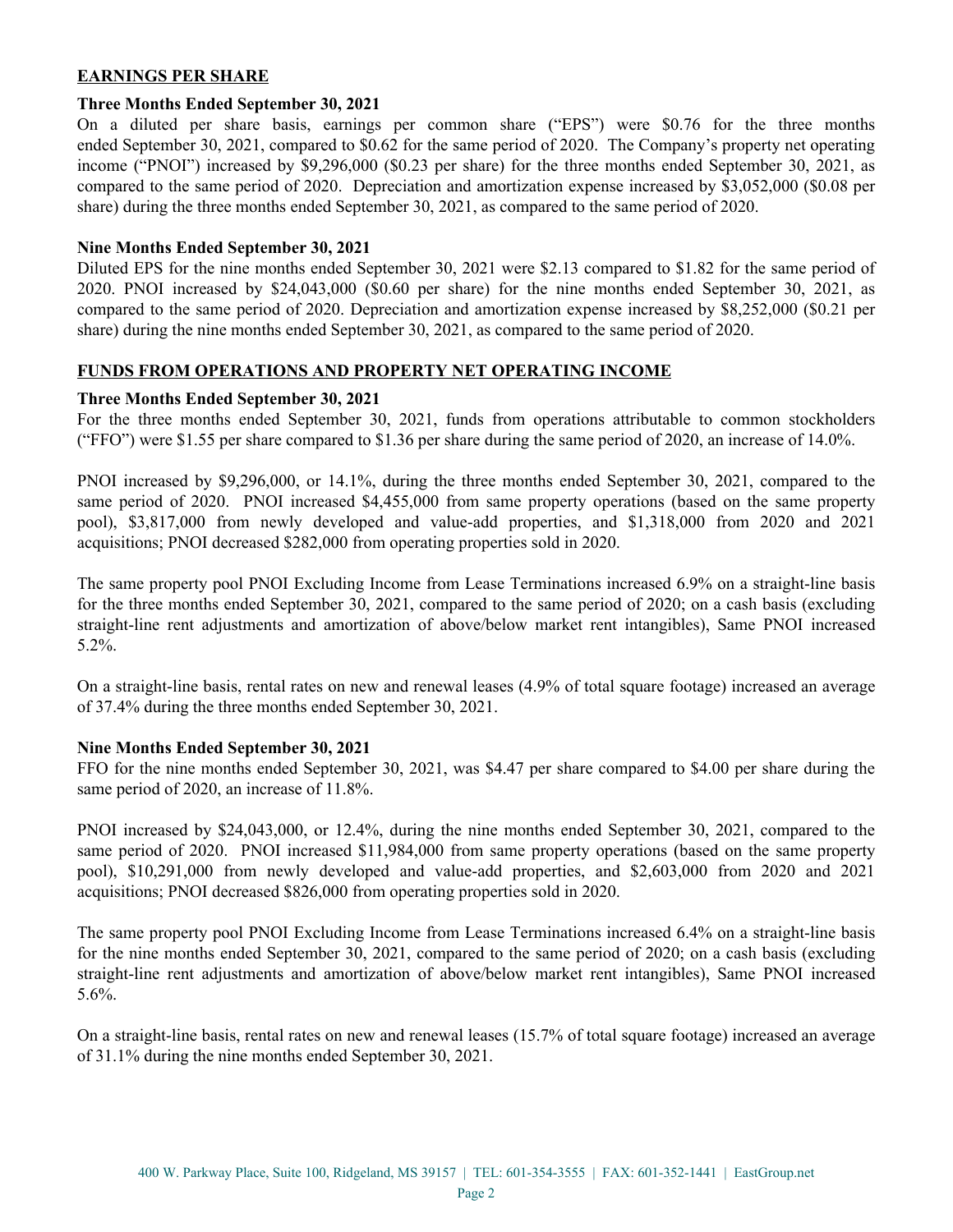The same property pool for the three and nine months ended September 30, 2021 includes properties which were included in the operating portfolio for the entire period from January 1, 2020 through September 30, 2021; this pool is comprised of properties containing 41,305,000 square feet.

FFO, PNOI and Same PNOI are non-GAAP financial measures, which are defined under *Definitions* later in this release. Reconciliations of Net Income to PNOI and Same PNOI, and Net Income Attributable to EastGroup Properties, Inc. Common Stockholders to FFO are presented in the attached schedule "Reconciliations of GAAP to Non-GAAP Measures."

#### **ACQUISITIONS**

In August, EastGroup purchased DFW Global Logistics Centre, four business distribution buildings totaling 611,000 square feet, for \$89.8 million. The property, which is 100% leased, is located adjacent to the Dallas-Fort Worth Airport. This acquisition increases the Company's total square footage in the Dallas market to 4,523,000, which is currently 100% leased.

In September, the Company acquired Progress Center 3 within Atlanta's Northeast submarket, directly adjacent to two other EastGroup owned properties, which are 100% leased. The 50,000 square foot distribution building was acquired for \$5.0 million and is 100% leased.

In July, the Company acquired 27 acres of development land in Austin, Texas and immediately began constructing a 177,000 square foot business distribution building known as 45 Crossing. The building has a projected total cost of \$26.2 million.

In August, EastGroup acquired 59 acres of undeveloped land in Greenville, South Carolina for \$1.6 million. The site, known as Hillside, will accommodate the future development of three buildings containing approximately 400,000 square feet.

Subsequent to quarter-end, the Company purchased a 20,000 square foot building on approximately nine acres in Austin for \$4.0 million. The building is currently being leased through December 2022; however, once the lease expires, the Company plans to tear down the existing building and construct two buildings totaling 129,000 square feet. This site is less than one mile from EastGroup's four Settlers Crossing properties which are 100% leased.

Also subsequent to quarter-end, the Company acquired 158 acres of development land for \$11.5 million. The land is located near Steele Creek Commerce Park in Charlotte, where EastGroup owns 10 buildings totaling 977,000 square feet which are 100% leased. The Company has future plans to construct seven buildings totaling 1,107,000 square feet on this site, known as Skyway Logistics Park Land.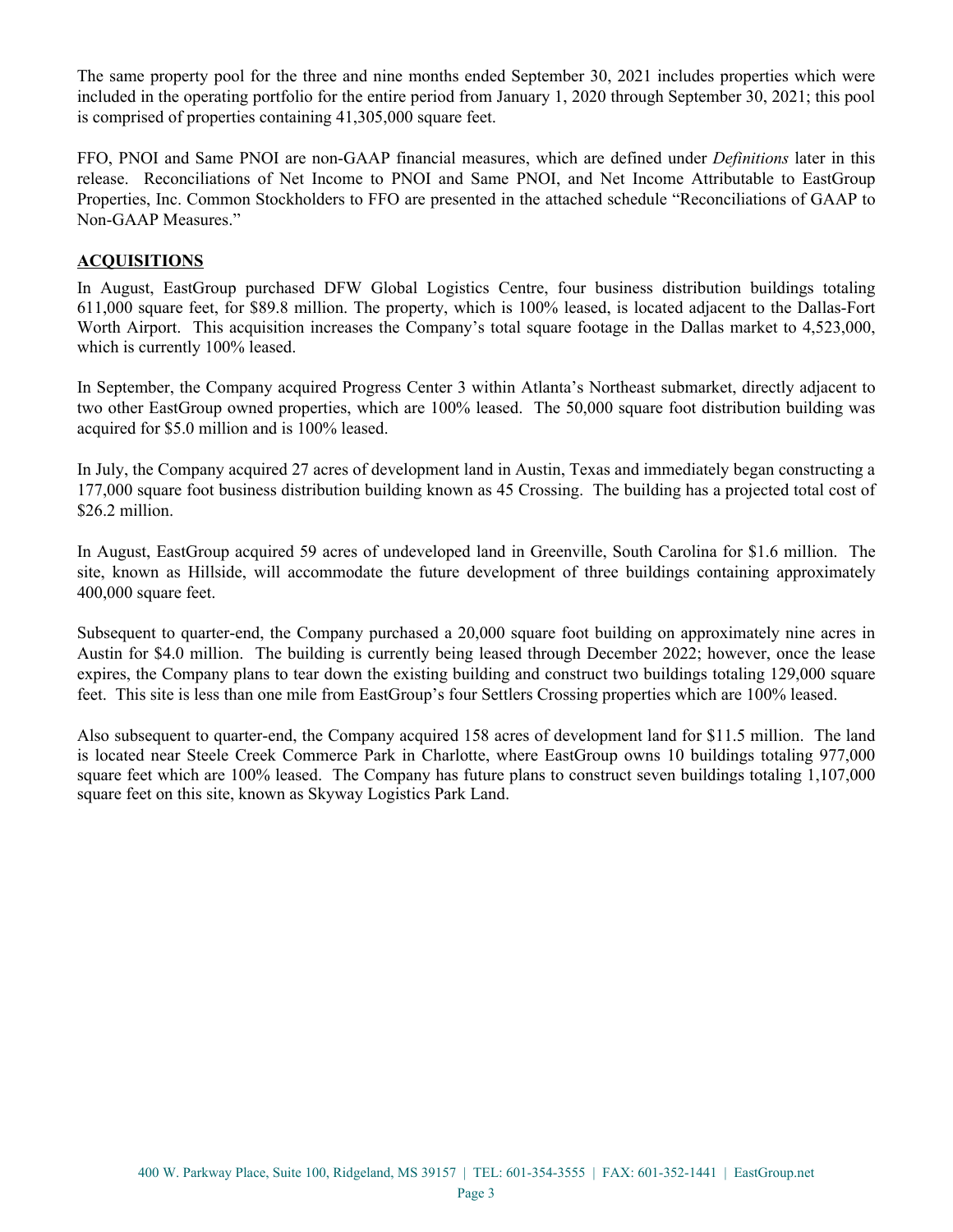#### **DEVELOPMENT AND VALUE-ADD PROPERTIES**

During the third quarter of 2021, EastGroup began construction of nine new development projects in nine different cities. The buildings will contain a total of 1,311,000 square feet and have projected total costs of \$152.6 million.

**Development Projects Started in 2021 Location Size Anticipated Conversion Date Projected Total Costs** *(Square feet) (In thousands)* Speed Distribution Center.............................. San Diego, CA 519,000 02/2022 \$ 88,600 Steele Creek 8 ................................................ Charlotte, NC 72,000 08/2022 8,400 Grand Oaks 75 3 ............................................ Tampa, FL 136,000 09/2022 12,000 Horizon West 2 & 3 ....................................... Orlando, FL 210,000 09/2022 18,200 CreekView 9 & 10 ......................................... Dallas, TX 145,000 12/2022 17,200 Tri-County Crossing 5 ................................... San Antonio, TX 105,000 01/2023 10,300 Grand Oaks 75 4 ............................................ Tampa, FL 185,000 02/2023 17,900 SunCoast 12 ................................................... Fort Myers, FL 79,000 02/2023 8,000 Gateway 3 ...................................................... Miami, FL 133,000 04/2023 19,100 Americas Ten 2.............................................. El Paso, TX 168,000 05/2023 14,100 Tri-County Crossing 6 ................................... San Antonio, TX 124,000 05/2023 9,900 45 Crossing ................................................... Austin, TX 177,000 06/2023 26,200 McKinney 3 & 4 ............................................ Dallas, TX 212,000 06/2023 26,300 Ridgeview 3 ................................................... San Antonio, TX 88,000 06/2023 10,700 Grand West Crossing 1 .................................. Houston, TX 121,000 08/2023 15,700 I-20 West Business Center............................. Atlanta, GA 155,000 10/2023 14,200 Total Development Projects Started ........... 2,629,000 \$ 316,800

The development projects started during the first nine months of 2021 are detailed in the table below:

At September 30, 2021, EastGroup's development and value-add program consisted of 23 projects (3,941,000 square feet) in 15 cities. The projects, which were collectively 41% leased as of October 25, 2021, have a projected total cost of \$447.3 million, of which \$197.5 million remained to be funded as of September 30, 2021.

During the third quarter of 2021, EastGroup transferred two projects to the real estate portfolio (at the earlier of 90% occupancy or one year after completion/value-add acquisition date). The projects, which are located in Atlanta and Houston, contain 383,000 square feet and were collectively 86% leased as of October 25, 2021.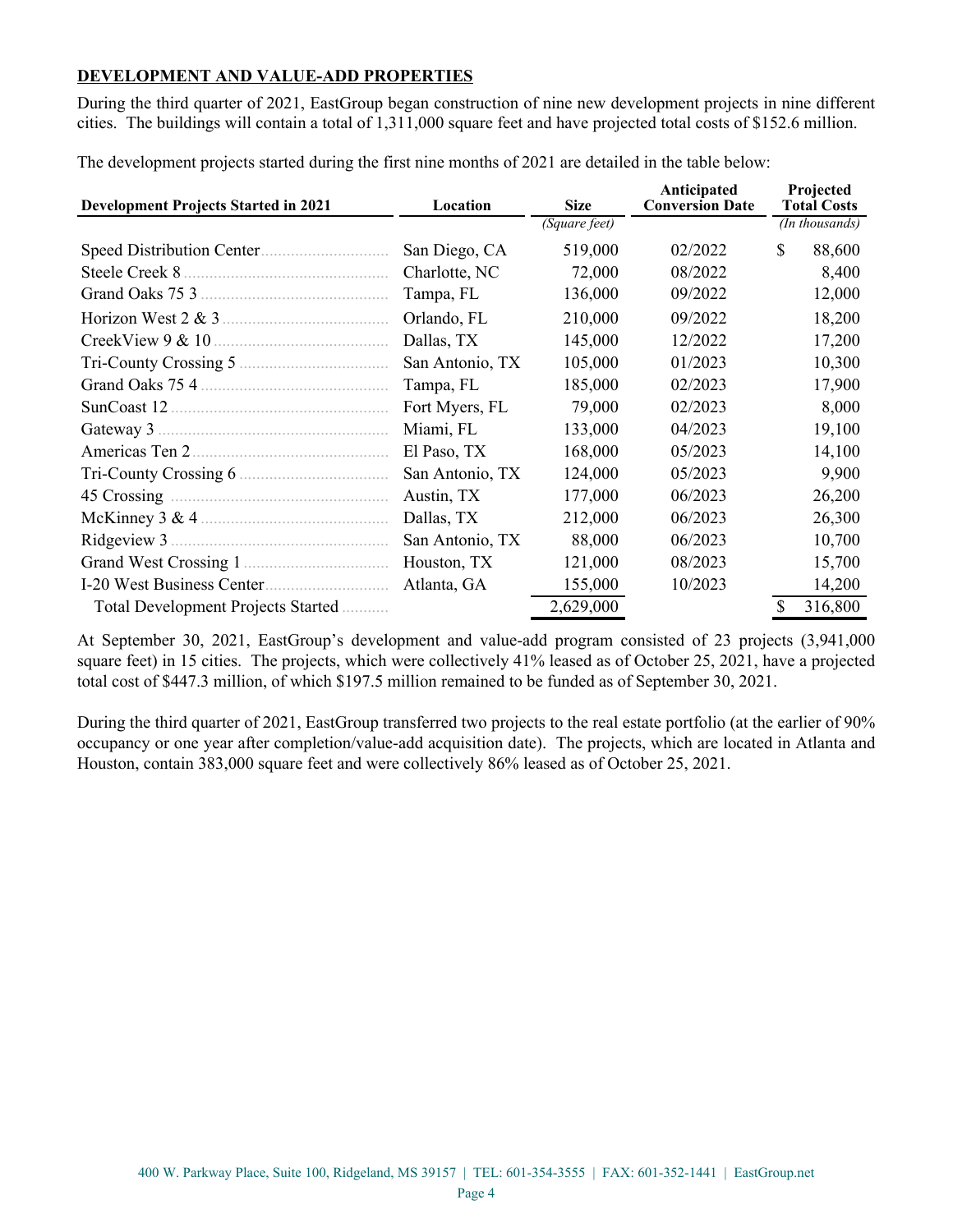The development and value-add properties transferred to the real estate portfolio during the first nine months of 2021 are detailed in the table below:

| <b>Development and Value-Add</b><br><b>Properties Transferred to the Real</b><br><b>Estate Properties Portfolio in 2021</b> | Location        | <b>Size</b>   | Conversion<br>Date | <b>Cumulative</b><br>Cost as of<br>9/30/21 |                | Percent<br><b>Leased as</b><br>of $10/25/21$ |
|-----------------------------------------------------------------------------------------------------------------------------|-----------------|---------------|--------------------|--------------------------------------------|----------------|----------------------------------------------|
|                                                                                                                             |                 | (Square feet) |                    |                                            | (In thousands) |                                              |
| Gilbert Crossroads A & B                                                                                                    | Phoenix, AZ     | 140,000       | 01/2021            | \$                                         | 16,969         | 100%                                         |
| CreekView $7 & 8$                                                                                                           | Dallas, TX      | 137,000       | 03/2021            |                                            | 17,691         | 100%                                         |
| Hurricane Shoals 3.                                                                                                         | Atlanta, GA     | 101,000       | 03/2021            |                                            | 10,333         | 100%                                         |
| Northpoint $200$ <sup>(1)</sup>                                                                                             | Atlanta, GA     | 79,000        | 03/2021            |                                            | 6,893          | 100%                                         |
| Rancho Distribution Center <sup>(1)</sup>                                                                                   | Los Angeles, CA | 162,000       | 03/2021            |                                            | 27,645         | 100%                                         |
| World Houston 44.                                                                                                           | Houston, TX     | 134,000       | 05/2021            |                                            | 9,126          | 100%                                         |
| Gateway 4.                                                                                                                  | Miami, FL       | 197,000       | 06/2021            |                                            | 23,762         | 100%                                         |
|                                                                                                                             | Phoenix, AZ     | 142,000       | 06/2021            |                                            | 12,325         | 100%                                         |
| Settlers Crossing 3 & 4                                                                                                     | Austin, TX      | 173,000       | 06/2021            |                                            | 20,000         | 100%                                         |
|                                                                                                                             | Fort Myers, FL  | 77,000        | 06/2021            |                                            | 8,139          | 100%                                         |
| Tri-County Crossing $3 & 4$                                                                                                 | San Antonio, TX | 203,000       | 06/2021            |                                            | 16,066         | 100%                                         |
| Cherokee 75 Business Center 2 <sup>(1)</sup>                                                                                | Atlanta, GA     | 105,000       | 07/2021            |                                            | 9,302          | 100%                                         |
| Northwest Crossing 1-3                                                                                                      | Houston, TX     | 278,000       | 09/2021            |                                            | 24,006         | 81%                                          |
| Total Projects Transferred.                                                                                                 |                 | 1,928,000     |                    |                                            | 202,257        | 97%                                          |

#### **Projected Stabilized Yield (2) ......... 7.0%**

(1) *These value-add projects were acquired by EastGroup.* 

(2) *Weighted average yield based on estimated annual property net operating income on a straight-line basis at 100% occupancy divided by projected total costs.* 

#### **DIVIDENDS**

EastGroup declared a cash dividend of \$0.90 per share in the third quarter of 2021, which represented a 13.9% increase over the previous quarter's dividend. The third quarter dividend, which was paid on October 15, 2021, was the Company's 167th consecutive quarterly cash distribution to shareholders. The Company has increased or maintained its dividend for 29 consecutive years and has increased it 26 years over that period, including increases in each of the last 10 years. The annualized dividend rate of \$3.60 per share yielded 1.9% on the closing stock price of \$192.50 on October 25, 2021.

#### **FINANCIAL STRENGTH AND FLEXIBILITY**

EastGroup continues to maintain a strong and flexible balance sheet. Debt-to-total market capitalization was 16.5% at September 30, 2021. The Company's interest and fixed charge coverage ratio was 8.50x for the third quarter of 2021 and 8.23x for the nine months ended September 30, 2021. The Company's ratio of debt to earnings before interest, taxes, depreciation and amortization for real estate ("EBITDAre") was 4.67x and 4.90x for the three and nine months ended September 30, 2021, respectively. EBITDAre is a non-GAAP financial measure defined under *Definitions* later in this release. A reconciliation of Net Income to EBITDAre is presented in the attached schedule "Reconciliations of GAAP to Non-GAAP Measures."

During the third quarter, EastGroup issued and sold 278,893 shares of common stock under its continuous common equity offering program at an average price of \$176.45 per share, providing aggregate net proceeds to the Company of approximately \$49 million. During the nine months ended September 30, 2021, EastGroup issued and sold 966,608 shares of common stock under its continuous common equity program at an average price of \$159.54 per share, providing aggregate net proceeds to the Company of approximately \$152 million.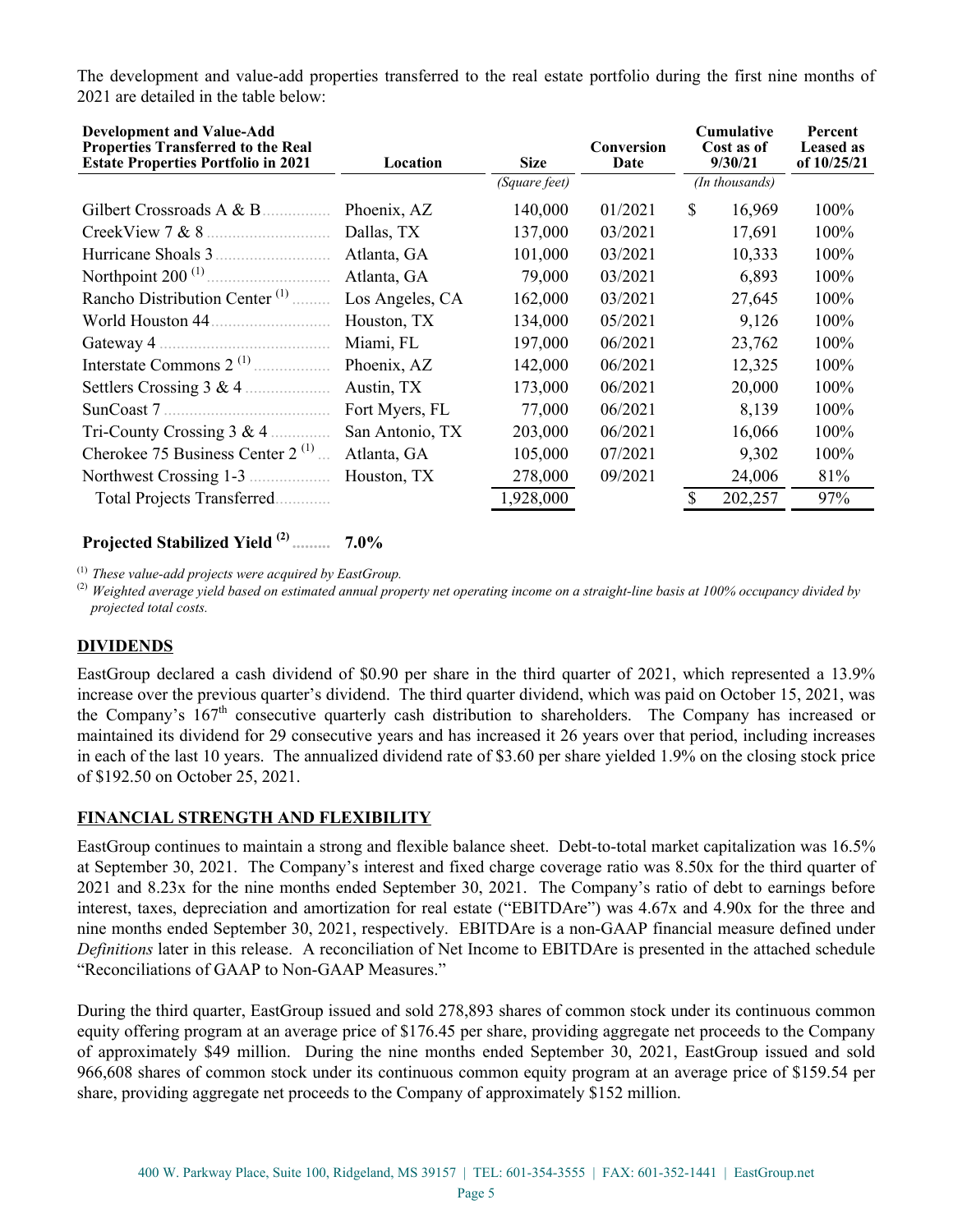In July 2021, the Company repaid a maturing \$40 million senior unsecured term loan with an effective fixed interest rate of 2.34%.

In September 2021, the Company closed on the refinance of a \$100 million senior unsecured term loan with five years remaining. The amended term loan provides for interest only payments currently at an interest rate of LIBOR plus 85 basis points, based on the Company's current credit ratings and consolidated leverage ratio, which is a 65 basis point reduction in the credit spread compared to the original term loan. The Company has an interest rate swap agreement which converts the loan's LIBOR rate component to a fixed interest rate for the entire term of the loan, providing a total effective fixed interest rate of 2.10%. The term loan also includes a sustainability-linked pricing component pursuant to which, if the Company meets certain sustainability performance targets, the applicable interest margin will be reduced by one basis point.

Subsequent to quarter-end, EastGroup repaid (with no penalty) a mortgage loan with a balance of approximately \$33 million, an interest rate of 4.09% and an original maturity date of January 5, 2022.

#### **OUTLOOK FOR 2021**

EPS for 2021 is now estimated to be in the range of \$2.85 to \$2.89. Estimated FFO per share attributable to common stockholders for 2021 is now estimated to be in the range of \$6.01 to \$6.05. The table below reconciles projected net income attributable to common stockholders to projected FFO. The Company is providing a projection of estimated net income attributable to common stockholders solely to satisfy the disclosure requirements of the U.S. Securities and Exchange Commission.

EastGroup's projections are based on management's current beliefs and assumptions about our business, the industry and the markets in which we operate; there are known and unknown risks and uncertainties associated with these projections. The Company assumes no obligation to update publicly any forward-looking statements, including its outlook for 2021, whether as a result of new information, future events or otherwise. Please refer to the "Forward-Looking Statements" disclosures included in this earnings release and "Risk Factors" disclosed in our annual and quarterly reports filed with the Securities and Exchange Commission for more information.

|                                                           | <b>Low Range</b>                      |        |            | <b>High Range</b>   |          |  |  |
|-----------------------------------------------------------|---------------------------------------|--------|------------|---------------------|----------|--|--|
|                                                           | O <sub>4</sub> 2021                   |        | $Y/E$ 2021 | O <sub>4</sub> 2021 | Y/E 2021 |  |  |
|                                                           | (In thousands, except per share data) |        |            |                     |          |  |  |
| Net income attributable to common stockholders            | S.                                    | 29,409 | 115,077    | 31,023              | 116,691  |  |  |
| Depreciation and amortization                             |                                       | 33,568 | 127,595    | 33,568              | 127,595  |  |  |
| Funds from operations attributable to common stockholders | S                                     | 62,977 | 242,672    | 64,591              | 244,286  |  |  |
| Diluted shares<br>Per share data (diluted):               |                                       | 40,923 | 40,355     | 40,923              | 40,355   |  |  |
| Net income attributable to common stockholders            | S                                     | 0.72   | 2.85       | 0.76                | 2.89     |  |  |
| Funds from operations attributable to common stockholders |                                       | 1.54   | 6.01       | 1.58                | 6.05     |  |  |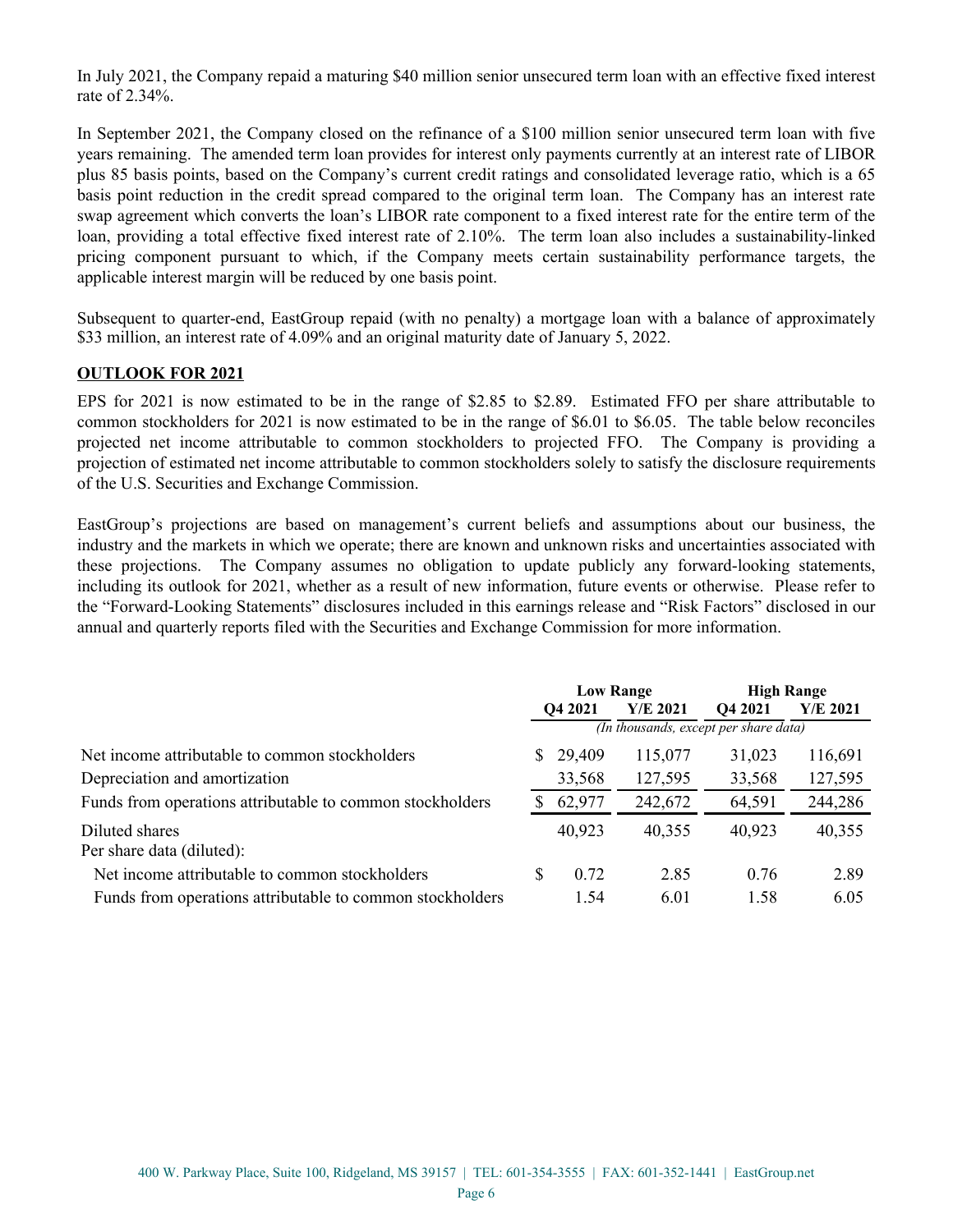#### **The following assumptions were used for the mid-point:**

| <b>Metrics</b>                                                                                           | <b>Revised</b><br><b>Guidance for</b><br><b>Year 2021</b>         | <b>July Earnings</b><br><b>Release</b><br><b>Guidance for</b><br><b>Year 2021</b> | <b>Actual for Year</b><br>2020                                    |
|----------------------------------------------------------------------------------------------------------|-------------------------------------------------------------------|-----------------------------------------------------------------------------------|-------------------------------------------------------------------|
| FFO per share                                                                                            | $$6.01 - $6.05$                                                   | $$5.83 - $5.93$                                                                   | \$5.38                                                            |
| FFO per share increase over prior year                                                                   | 12.1%                                                             | $9.3\%$                                                                           | $8.0\%$                                                           |
| Same PNOI growth: cash basis $^{(1)}$                                                                    | $5.1\% - 6.1\%^{(2)}$                                             | $4.7\% - 5.7\%^{(2)}$                                                             | 3.2%                                                              |
| Average month-end occupancy                                                                              | $96.6\% - 97.2\%$                                                 | $96.3\% - 97.3\%$                                                                 | 96.7%                                                             |
| Lease termination fee income                                                                             | \$1.3 million                                                     | \$850,000                                                                         | \$709,000                                                         |
| Reserves for uncollectible rent<br>(No identified bad debts for remainder of year)                       | \$50,000                                                          | \$950,000                                                                         | \$2.8 million                                                     |
| Development starts:                                                                                      |                                                                   |                                                                                   |                                                                   |
| Square feet                                                                                              | 2.8 million                                                       | 2.4 million                                                                       | 851,000                                                           |
| Projected total investment                                                                               | \$340 million                                                     | \$275 million                                                                     | \$91 million                                                      |
| Value-add property acquisitions (Projected total investment)                                             | \$35 million                                                      | \$35 million                                                                      | \$29 million                                                      |
| Operating property acquisitions                                                                          | \$105 million                                                     | \$10 million                                                                      | \$49 million                                                      |
| Operating property dispositions<br>(Potential gains on dispositions are not included in the projections) | \$80 million                                                      | \$60 million                                                                      | \$21 million                                                      |
| Unsecured debt closing in period                                                                         | \$300 million at<br>$2.65\%$ weighted<br>average interest<br>rate | \$250 million at<br>2.58% weighted<br>average interest<br>rate                    | \$275 million at<br>$2.56\%$ weighted<br>average interest<br>rate |
| Common stock issuances                                                                                   | \$230 million                                                     | \$185 million                                                                     | \$94 million                                                      |
| General and administrative expense                                                                       | \$16.3 million                                                    | \$17.1 million                                                                    | \$14.4 million                                                    |

(1) *Excludes straight-line rent adjustments, amortization of market rent intangibles for acquired leases and income from lease terminations.* 

(2) *Includes properties which have been in the operating portfolio since 1/1/20 and are projected to be in the operating portfolio through 12/31/21; includes 40,832,000 square feet.*

#### **DEFINITIONS**

The Company's chief decision makers use two primary measures of operating results in making decisions: (1) funds from operations attributable to common stockholders ("FFO") and (2) property net operating income ("PNOI"), as defined below.

FFO is computed in accordance with standards established by the National Association of Real Estate Investment Trusts, Inc. ("Nareit"). Nareit's guidance allows preparers an option as it pertains to whether gains or losses on sale, or impairment charges, on real estate assets incidental to a real estate investment trust's ("REIT's") business are excluded from the calculation of FFO. EastGroup has made the election to exclude activity related to such assets that are incidental to our business. FFO is calculated as net income (loss) attributable to common stockholders computed in accordance with U.S. generally accepted accounting principles ("GAAP"), excluding gains and losses from sales of real estate property (including other assets incidental to the Company's business) and impairment losses, adjusted for real estate related depreciation and amortization, and after adjustments for unconsolidated partnerships and joint ventures.

PNOI is defined as *Income from real estate operations* less *Expenses from real estate operations* (including marketbased internal management fee expense) plus the Company's share of income and property operating expenses from its less-than-wholly-owned real estate investments. EastGroup sometimes refers to PNOI from Same Properties as "Same PNOI" in this press release and the accompanying reconciliation; the Company also presents Same PNOI Excluding Income from Lease Terminations. The Company presents Same PNOI and Same PNOI Excluding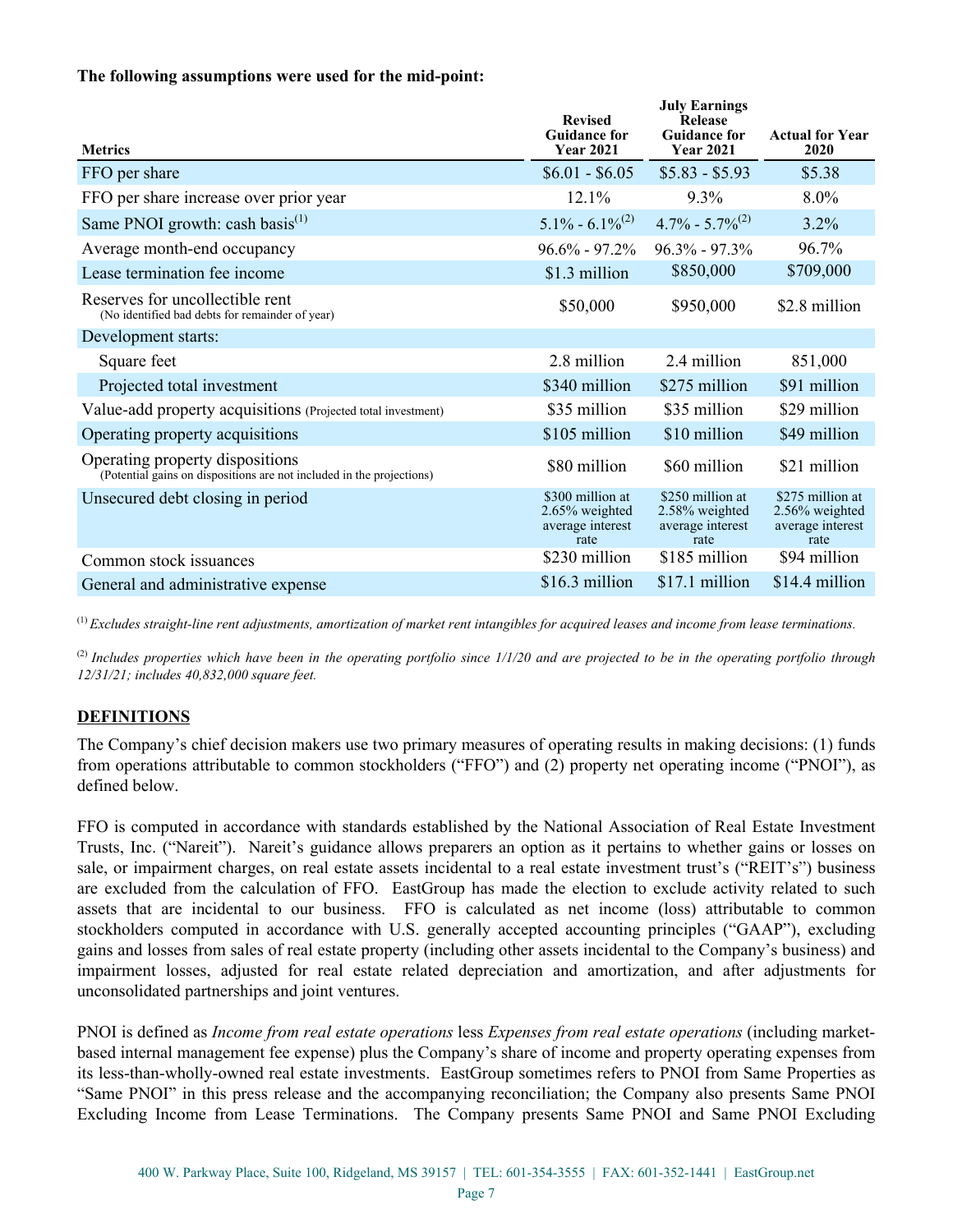Income from Lease Terminations as a property-level supplemental measure of performance used to evaluate the performance of the Company's investments in real estate assets and its operating results on a same property basis. The Company believes it is useful to evaluate Same PNOI Excluding Income from Lease Terminations on both a straight-line and cash basis. The straight-line basis is calculated by averaging the customers' rent payments over the lives of the leases; GAAP requires the recognition of rental income on a straight-line basis. The cash basis excludes adjustments for straight-line rent and amortization of market rent intangibles for acquired leases; cash basis is an indicator of the rents charged to customers by the Company during the periods presented and is useful in analyzing the embedded rent growth in the Company's portfolio. "Same Properties" is defined as operating properties owned during the entire current period and prior year reporting period. Operating properties are stabilized real estate properties (land including building and improvements) that make up the Company's operating portfolio. Properties developed or acquired are excluded from the same property pool until held in the operating portfolio for both the current and prior year reporting periods. Properties sold during the current or prior year reporting periods are also excluded.

FFO and PNOI are supplemental industry reporting measurements used to evaluate the performance of the Company's investments in real estate assets and its operating results. The Company believes that the exclusion of depreciation and amortization in the industry's calculations of PNOI and FFO provides supplemental indicators of the properties' performance since real estate values have historically risen or fallen with market conditions. PNOI and FFO as calculated by the Company may not be comparable to similarly titled but differently calculated measures for other REITs. Investors should be aware that items excluded from or added back to FFO are significant components in understanding and assessing the Company's financial performance.

The Company's chief decision makers also use Earnings Before Interest, Taxes, Depreciation and Amortization for Real Estate ("EBITDAre") in making decisions. EBITDAre is computed in accordance with standards established by Nareit and defined as Net Income, adjusted for gains and losses from sales of real estate investments, nonoperating real estate and other assets incidental to the Company's business, interest expense, income tax expense, depreciation and amortization. EBITDAre is a non-GAAP financial measure used to measure the Company's operating performance and its ability to meet interest payment obligations and pay quarterly stock dividends on an unleveraged basis.

EastGroup's chief decision makers also use its Debt-to-EBITDAre ratio, a non-GAAP financial measure calculated by dividing the Company's debt by its EBITDAre, in analyzing the financial condition and operating performance of the Company relative to its leverage.

The Company's interest and fixed charge coverage ratio is a non-GAAP financial measure calculated by dividing the Company's EBITDAre by its interest expense. This ratio provides a basis for analysis of the Company's leverage, operating performance and its ability to service the interest payments due on its debt.

#### **CONFERENCE CALL**

EastGroup will host a conference call and webcast to discuss the results of its third quarter and review the Company's current operations on Wednesday, October 27, 2021, at 11:00 a.m. Eastern Time. A live broadcast of the conference call is available by dialing 1-888-346-0688 (conference ID: EastGroup) or by webcast through a link on the Company's website at www.eastgroup.net. If you are unable to listen to the live conference call, a telephone and webcast replay will be available until Wednesday, November 3, 2021. The telephone replay can be accessed by dialing 1-877-344-7529 (access code 10160392), and the webcast replay can be accessed through a link on the Company's website at www.eastgroup.net.

#### **SUPPLEMENTAL INFORMATION**

Supplemental financial information is available under Quarterly Results in the Investor Relations section of the Company's website at www.eastgroup.net or upon request by calling the Company at 601-354-3555.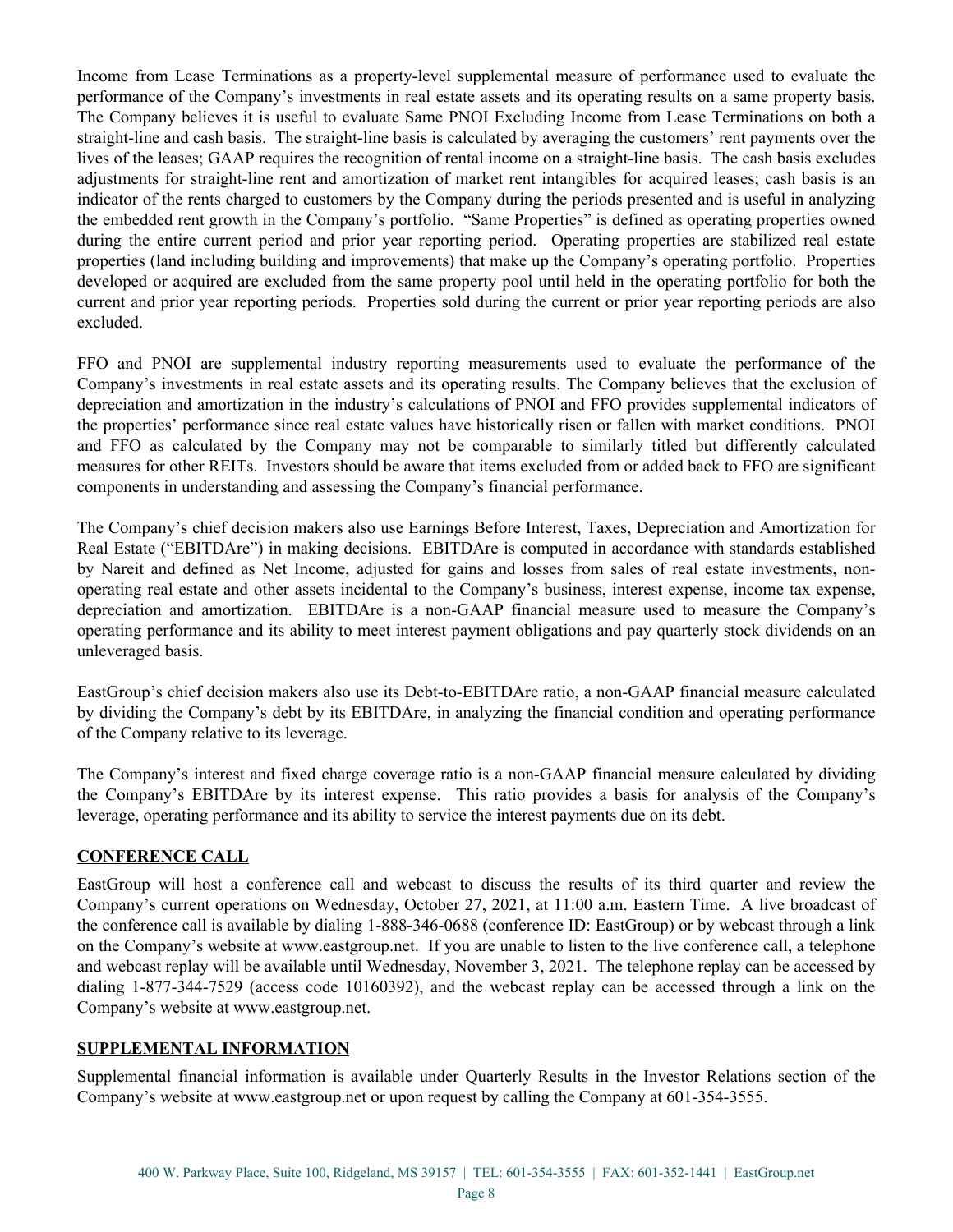#### **COMPANY INFORMATION**

EastGroup Properties, Inc. (NYSE: EGP), an S&P MidCap 400 company, is a self-administered equity real estate investment trust focused on the development, acquisition and operation of industrial properties in major Sunbelt markets throughout the United States with an emphasis in the states of Florida, Texas, Arizona, California and North Carolina. The Company's goal is to maximize shareholder value by being a leading provider in its markets of functional, flexible and quality business distribution space for location sensitive customers (primarily in the 15,000 to 70,000 square foot range). The Company's strategy for growth is based on ownership of premier distribution facilities generally clustered near major transportation features in supply-constrained submarkets. EastGroup's portfolio, including development projects and value-add acquisitions in lease-up and under construction, currently includes approximately 50.5 million square feet. EastGroup Properties, Inc. press releases are available on the Company's website at www.eastgroup.net.

#### **FORWARD-LOOKING STATEMENTS**

The statements and certain other information contained in this press release, which can be identified by the use of forward-looking terminology such as "may," "will," "seek," "expects," "anticipates," "believes," "targets," "intends," "should," "estimates," "could," "continue," "assume," "projects" or "plans" and variations of such words or similar expressions or the negative of such words, constitute "forward-looking statements" within the meaning of Section 27A of the Securities Act of 1933, as amended, and Section 21E of the Securities Exchange Act of 1934, as amended, and are subject to the safe harbors created thereby. These forward-looking statements reflect the Company's current views about its plans, intentions, expectations, strategies and prospects, which are based on the information currently available to the Company and on assumptions it has made. Although the Company believes that its plans, intentions, expectations, strategies and prospects as reflected in or suggested by those forward-looking statements are reasonable, the Company can give no assurance that such plans, intentions, expectations or strategies will be attained or achieved. Furthermore, these forward-looking statements should be considered as subject to the many risks and uncertainties that exist in the Company's operations and business environment. Such risks and uncertainties could cause actual results to differ materially from those projected. These uncertainties include, but are not limited to:

- international, national, regional and local economic conditions;
- the duration and extent of the impact of the coronavirus ("COVID-19") pandemic, including as a result of any COVID-19 variants or as affected by the efficacy of COVID-19 vaccines, and any related lockdowns or other orders on our business operations or the business operations of our tenants (including their ability to timely make rent payments) and the economy generally;
- disruption in supply and delivery chains;
- the general level of interest rates and ability to raise equity capital on attractive terms;
- financing risks, including the risks that our cash flows from operations may be insufficient to meet required payments of principal and interest, and we may be unable to refinance our existing debt upon maturity or obtain new financing on attractive terms or at all;
- our ability to retain our credit agency ratings;
- our ability to comply with applicable financial covenants;
- the competitive environment in which the Company operates;
- fluctuations of occupancy or rental rates;
- potential defaults (including bankruptcies or insolvency) on or non-renewal of leases by tenants, or our ability to lease space at current or anticipated rents, particularly in light of the significant uncertainty as to when and the conditions under which current or potential tenants will be able to operate physical locations in the future;
- potential changes in the law or governmental regulations and interpretations of those laws and regulations, including changes in real estate laws or REIT or corporate income tax laws, and potential increases in real property tax rates;
- our ability to maintain our qualification as a REIT;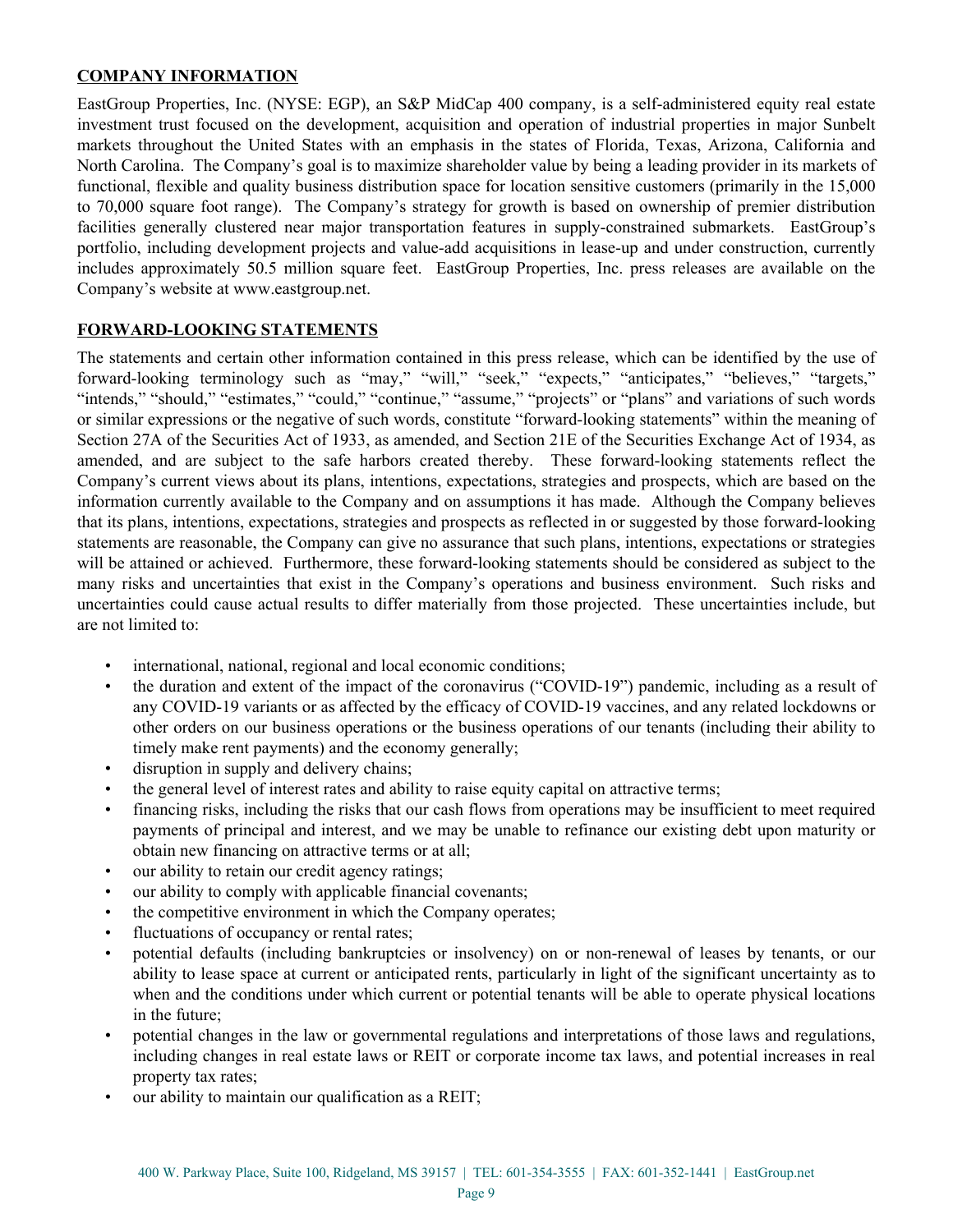- acquisition and development risks, including failure of such acquisitions and development projects to perform in accordance with projections;
- natural disasters such as fires, floods, tornadoes, hurricanes and earthquakes;
- pandemics, epidemics or other public health emergencies, such as the outbreak of COVID-19;
- the terms of governmental regulations that affect us and interpretations of those regulations, including the costs of compliance with those regulations, changes in real estate and zoning laws and increases in real property tax rates;
- credit risk in the event of non-performance by the counterparties to our interest rate swaps;
- lack of or insufficient amounts of insurance;
- litigation, including costs associated with prosecuting or defending claims and any adverse outcomes;
- our ability to retain key personnel;
- the consequences of future terrorist attacks or civil unrest; and
- environmental liabilities, including costs, fines or penalties that may be incurred due to necessary remediation of contamination of properties presently owned or previously owned by us.

All forward-looking statements should be read in light of the risks identified in Part I, Item 1A. Risk Factors within the Company's most recent Annual Report on Form 10-K and in its subsequent Quarterly Reports on Form 10-Q.

The Company assumes no obligation to update publicly any forward-looking statements, whether as a result of new information, future events or otherwise.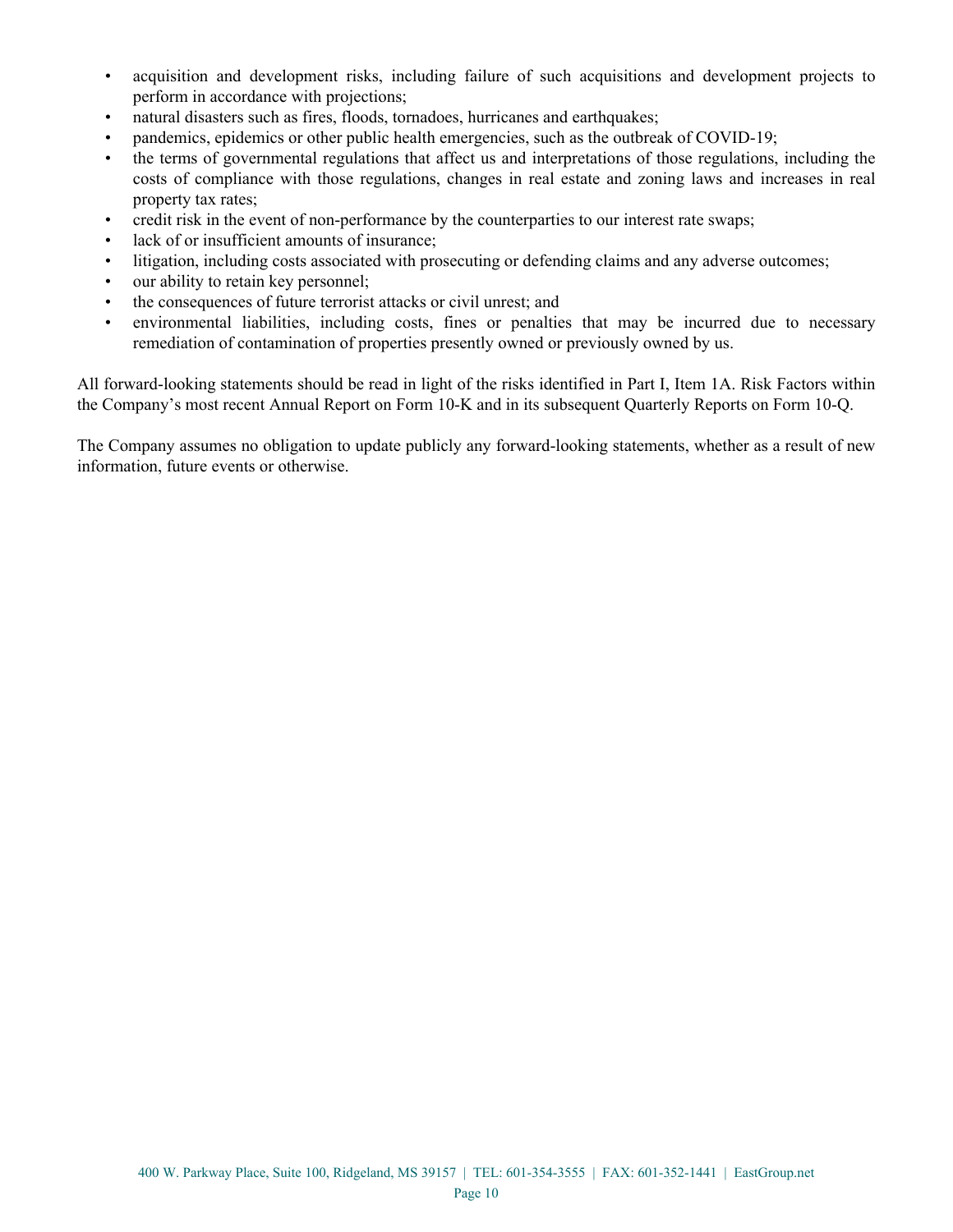#### **EASTGROUP PROPERTIES, INC. AND SUBSIDIARIES CONSOLIDATED STATEMENTS OF INCOME AND COMPREHENSIVE INCOME**

**(IN THOUSANDS, EXCEPT PER SHARE DATA) (UNAUDITED)**

|                                                                                                                               | <b>Three Months Ended</b><br>September 30, |          |         | <b>Nine Months Ended</b><br>September 30, |           |  |
|-------------------------------------------------------------------------------------------------------------------------------|--------------------------------------------|----------|---------|-------------------------------------------|-----------|--|
|                                                                                                                               |                                            |          |         |                                           |           |  |
|                                                                                                                               |                                            | 2021     | 2020    | 2021                                      | 2020      |  |
| <b>REVENUES</b>                                                                                                               |                                            |          |         |                                           |           |  |
| Income from real estate operations                                                                                            | S.                                         | 104,584  | 92,000  | 302,063                                   | 270,077   |  |
| Other revenue                                                                                                                 |                                            | 13       | 12      | 40                                        | 278       |  |
|                                                                                                                               |                                            | 104,597  | 92,012  | 302,103                                   | 270,355   |  |
| <b>EXPENSES</b>                                                                                                               |                                            |          |         |                                           |           |  |
| Expenses from real estate operations                                                                                          |                                            | 29,644   | 26,325  | 85,521                                    | 77,505    |  |
| Depreciation and amortization                                                                                                 |                                            | 32,263   | 29,211  | 93,925                                    | 85,673    |  |
| General and administrative                                                                                                    |                                            | 3,559    | 3,714   | 12,081                                    | 11,020    |  |
| Indirect leasing costs                                                                                                        |                                            | 133      | 248     | 597                                       | 522       |  |
|                                                                                                                               |                                            | 65,599   | 59,498  | 192,124                                   | 174,720   |  |
| <b>OTHER INCOME (EXPENSE)</b>                                                                                                 |                                            |          |         |                                           |           |  |
| Interest expense                                                                                                              |                                            | (8, 416) | (8,347) | (24, 873)                                 | (25,150)  |  |
| Other                                                                                                                         |                                            | 210      | 244     | 621                                       | 711       |  |
| <b>NET INCOME</b>                                                                                                             |                                            | 30,792   | 24,411  | 85,727                                    | 71,196    |  |
| Net income attributable to noncontrolling interest in joint ventures                                                          |                                            | (21)     | (10)    | (59)                                      | (14)      |  |
| NET INCOME ATTRIBUTABLE TO EASTGROUP PROPERTIES, INC.<br><b>COMMON STOCKHOLDERS</b>                                           |                                            | 30,771   | 24,401  | 85,668                                    | 71,182    |  |
| Other comprehensive income (loss) - interest rate swaps                                                                       |                                            | 1,325    | 1,362   | 8,276                                     | (16, 252) |  |
| TOTAL COMPREHENSIVE INCOME                                                                                                    | \$                                         | 32,096   | 25,763  | 93,944                                    | 54,930    |  |
| <b>BASIC PER COMMON SHARE DATA FOR NET INCOME</b><br>ATTRIBUTABLE TO EASTGROUP PROPERTIES, INC. COMMON<br><b>STOCKHOLDERS</b> |                                            |          |         |                                           |           |  |
| Net income attributable to common stockholders                                                                                | <sup>\$</sup>                              | 0.76     | 0.62    | 2.14                                      | 1.82      |  |
| Weighted average shares outstanding                                                                                           |                                            | 40,434   | 39,338  | 40.058                                    | 39,077    |  |
| DILUTED PER COMMON SHARE DATA FOR NET INCOME<br>ATTRIBUTABLE TO EASTGROUP PROPERTIES, INC. COMMON<br><b>STOCKHOLDERS</b>      |                                            |          |         |                                           |           |  |
| Net income attributable to common stockholders                                                                                | S                                          | 0.76     | 0.62    | 2.13                                      | 1.82      |  |
| Weighted average shares outstanding                                                                                           |                                            | 40,567   | 39,450  | 40,165                                    | 39,168    |  |
|                                                                                                                               |                                            |          |         |                                           |           |  |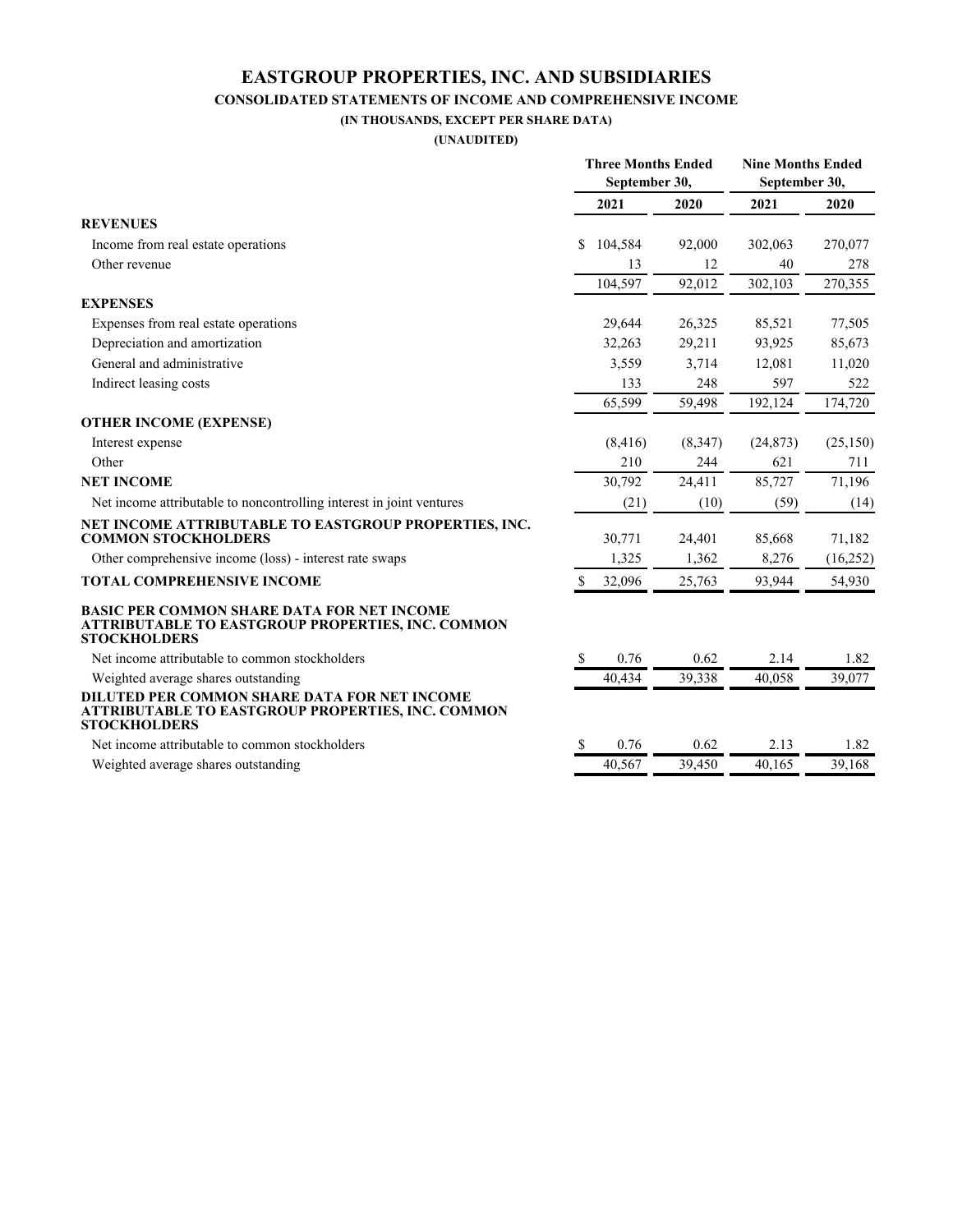### **EASTGROUP PROPERTIES, INC. AND SUBSIDIARIES**

#### **RECONCILIATIONS OF GAAP TO NON-GAAP MEASURES**

**(IN THOUSANDS, EXCEPT PER SHARE DATA)**

**(UNAUDITED)**

|                                                                                                                       | <b>Three Months Ended</b><br>September 30, |             |           | <b>Nine Months Ended</b><br>September 30, |           |
|-----------------------------------------------------------------------------------------------------------------------|--------------------------------------------|-------------|-----------|-------------------------------------------|-----------|
|                                                                                                                       |                                            | 2021        | 2020      | 2021                                      | 2020      |
| NET INCOME ATTRIBUTABLE TO EASTGROUP PROPERTIES, INC.<br><b>COMMON STOCKHOLDERS</b>                                   | \$                                         | 30,771      | 24,401    | 85,668                                    | 71,182    |
| Depreciation and amortization                                                                                         |                                            | 32,263      | 29,211    | 93,925                                    | 85,673    |
| Company's share of depreciation from unconsolidated investment                                                        |                                            | 34          | 34        | 102                                       | 103       |
| Depreciation and amortization from noncontrolling interest                                                            |                                            |             | (35)      |                                           | (114)     |
| FUNDS FROM OPERATIONS ("FFO") ATTRIBUTABLE TO COMMON<br><b>STOCKHOLDERS</b>                                           |                                            | 63,068      | 53,611    | 179,695                                   | 156,844   |
| Gain on casualties and involuntary conversion                                                                         |                                            |             |           |                                           | (161)     |
| FFO EXCLUDING GAIN ON CASUALTIES AND INVOLUNTARY CONVERSION                                                           | \$                                         | 63,068      | 53,611    | 179,695                                   | 156,683   |
| <b>NET INCOME</b>                                                                                                     | \$                                         | 30,792      | 24,411    | 85,727                                    | 71,196    |
| Interest expense <sup>(1)</sup>                                                                                       |                                            | 8,416       | 8,347     | 24,873                                    | 25,150    |
| Depreciation and amortization                                                                                         |                                            | 32,263      | 29,211    | 93,925                                    | 85,673    |
| Company's share of depreciation from unconsolidated investment                                                        |                                            | 34          | 34        | 102                                       | 103       |
| EARNINGS BEFORE INTEREST, TAXES, DEPRECIATION AND AMORTIZATION<br>("EBITDA")                                          |                                            | 71,505      | 62,003    | 204,627                                   | 182,122   |
| Gain on sales of real estate investments and non-operating real estate                                                |                                            |             |           |                                           |           |
| <b>EBITDA FOR REAL ESTATE ("EBITDAre")</b>                                                                            | $\mathbb S$                                | 71,505      | 62,003    | 204,627                                   | 182,122   |
| Debt                                                                                                                  |                                            | \$1,336,615 | 1,211,067 | 1,336,615                                 | 1,211,067 |
| Debt-to-EBITDAre ratio                                                                                                |                                            | 4.67        | 4.88      | 4.90                                      | 4.99      |
| DILUTED PER COMMON SHARE DATA FOR NET INCOME ATTRIBUTABLE TO<br><b>EASTGROUP PROPERTIES, INC. COMMON STOCKHOLDERS</b> |                                            |             |           |                                           |           |
| Net income attributable to common stockholders                                                                        | <sup>\$</sup>                              | 0.76        | 0.62      | 2.13                                      | 1.82      |
| FFO attributable to common stockholders                                                                               | S                                          | 1.55        | 1.36      | 4.47                                      | 4.00      |
| FFO Excluding Gain on Casualties and Involuntary Conversion attributable to common<br>stockholders                    | S                                          | 1.55        | 1.36      | 4.47                                      | 4.00      |
| Weighted average shares outstanding for EPS and FFO purposes                                                          |                                            | 40,567      | 39,450    | 40,165                                    | 39,168    |

(1) Net of capitalized interest of \$2,292 and \$2,378 for the three months ended September 30, 2021 and 2020, respectively; and \$6,686 and \$7,562 for the nine months ended September 30, 2021 and 2020, respectively.